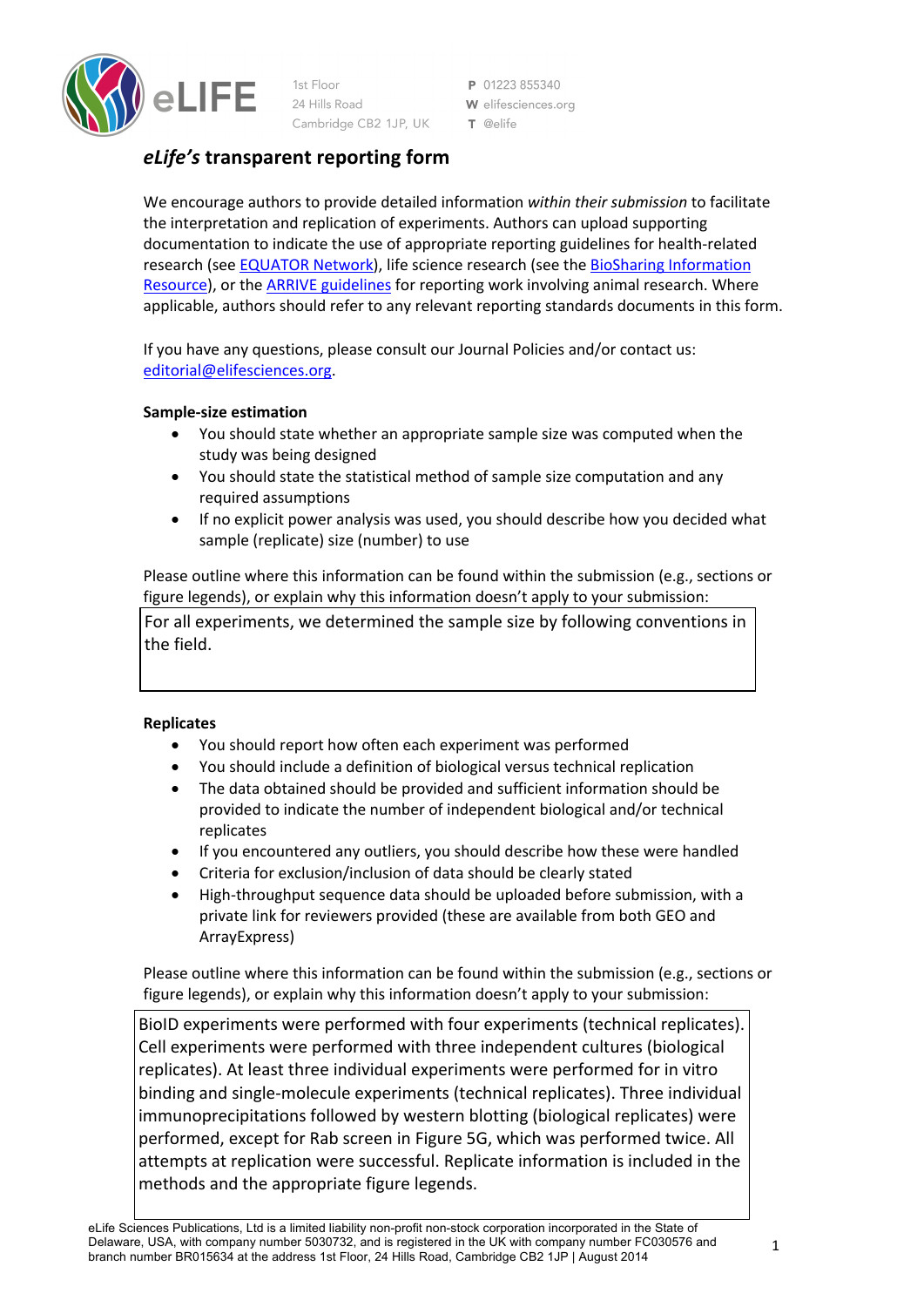

1st Floor 24 Hills Road Cambridge CB2 1JP, UK

P 01223 855340 W elifesciences.org T @elife

## **Statistical reporting**

- Statistical analysis methods should be described and justified
- Raw data should be presented in figures whenever informative to do so (typically when N per group is less than 10)
- For each experiment, you should identify the statistical tests used, exact values of N, definitions of center, methods of multiple test correction, and dispersion and precision measures (e.g., mean, median, SD, SEM, confidence intervals; and, for the major substantive results, a measure of effect size (e.g., Pearson's r, Cohen's d)
- Report exact p-values wherever possible alongside the summary statistics and 95% confidence intervals. These should be reported for all key questions and not only when the p-value is less than 0.05.

Please outline where this information can be found within the submission (e.g., sections or figure legends), or explain why this information doesn't apply to your submission:

Statistical information for each experiment is included in the corresponding figure legend.

(For large datasets, or papers with a very large number of statistical tests, you may upload a single table file with tests, Ns, etc., with reference to sections in the manuscript.)

### **Group allocation**

- Indicate how samples were allocated into experimental groups (in the case of clinical studies, please specify allocation to treatment method); if randomization was used, please also state if restricted randomization was applied
- Indicate if masking was used during group allocation, data collection and/or data analysis

Please outline where this information can be found within the submission (e.g., sections or figure legends), or explain why this information doesn't apply to your submission:

Experimental groups were not used in this study.

# **Additional data files ("source data")**

- We encourage you to upload relevant additional data files, such as numerical data that are represented as a graph in a figure, or as a summary table
- Where provided, these should be in the most useful format, and they can be uploaded as "Source data" files linked to a main figure or table
- Include model definition files including the full list of parameters used
- Include code used for data analysis (e.g., R, MatLab)
- Avoid stating that data files are "available upon request"

### Please indicate the figures or tables for which source data files have been provided:

Source data is included for Figure 2 supplement 1 and Figure 6 supplement 3.